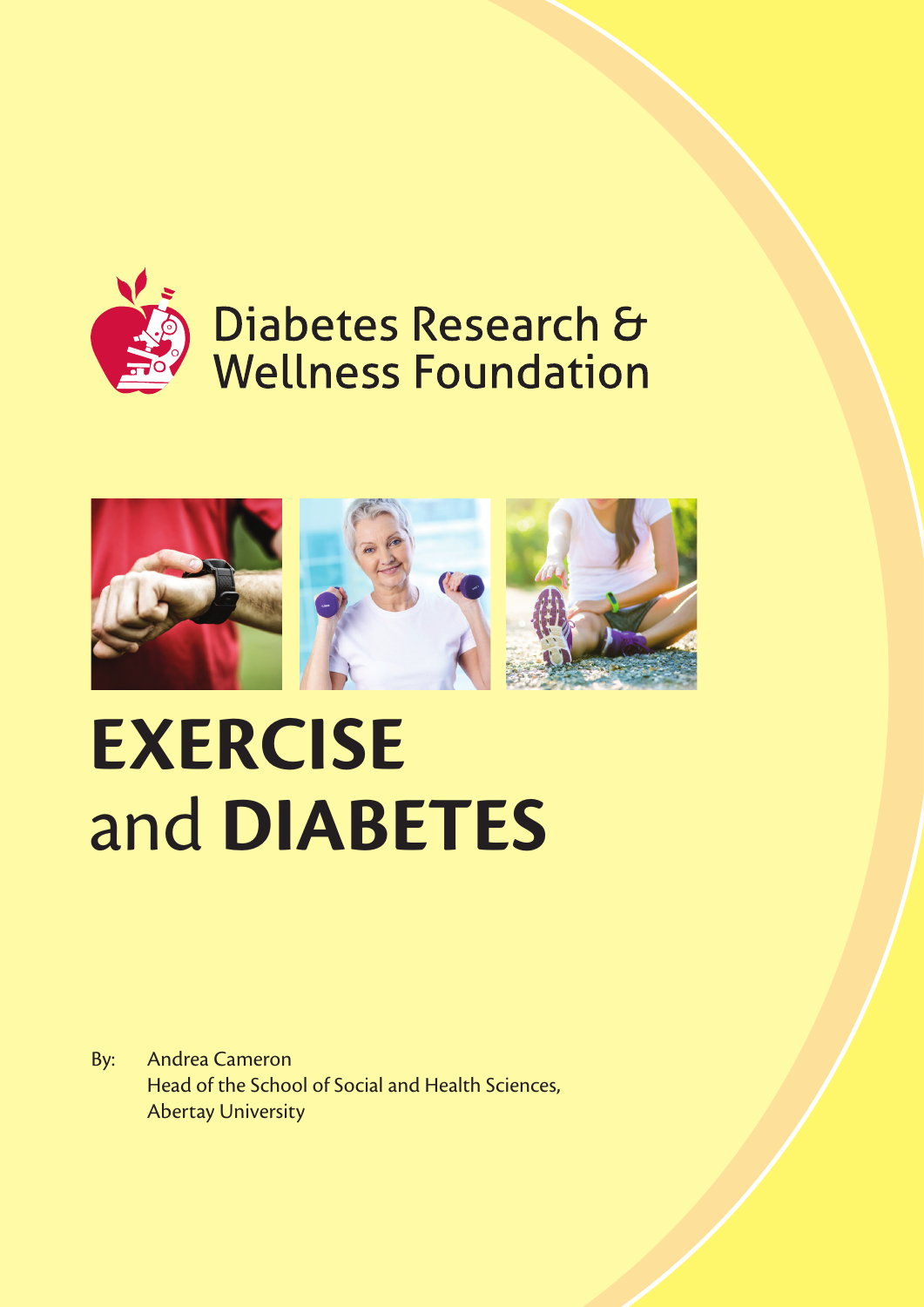## **Diabetes and exercise**

This leaflet explains why exercise is so important for people with diabetes. People who exercise have lower blood pressure, lower heart rates and improved circulation. They also have lower cholesterol and less body fat, as well as higher rates of metabolism and consequently better weight control. They sleep better, have more energy, are less stressed/anxious and are happier and more confident.

#### **Why is exercise important for someone with diabetes?**

Unlike medication, exercise is low cost and side-effect free. Those with diabetes who don't exercise are three times more likely to have poor diabetes control and more likely to suffer related complications. Exercising regularly, apart from getting the benefits listed above, improves sensitivity to a range of metabolic hormones and the body becomes better at transporting glucose. This happens because exercise stimulates the body's muscles.

Exercise also reduces the level of fat in the body, particularly round about the tummy area. It is thought that it is this mobilisation of the body's fat stores, by exercising, that might improve blood glucose control. Less glucose in the blood, because it's now stored in the body's muscle, means the blood flows better and some of the blood vessel complications, associated with diabetes, may be avoided.



**Figure 1** *Traditional exercise prescriptions focused on aerobic exercise, but it is now recognised that health benefits, particularly for people with diabetes, are best built upon by doing some strength (resistance) exercises too.*

**Figure 2** *Walking is a cheap and easy way of getting exercise and can be built into your day. A pedometer, sports watch, or an app on your phone that measures steps can act as an additional motivational tool.*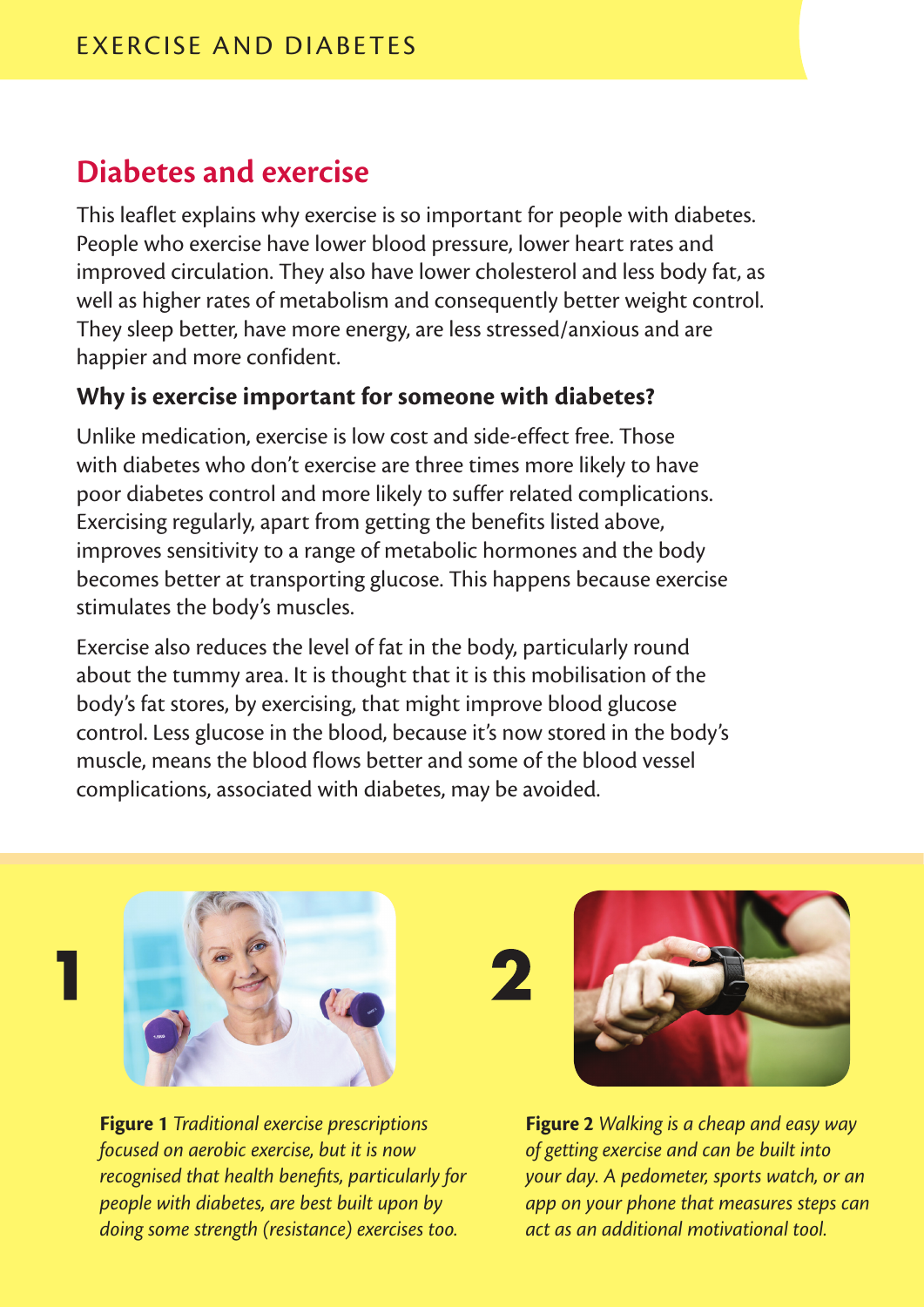#### **How long do these effects from exercise last for?**

The good news is that if someone regularly exercises these benefits can be permanent, and for someone with diabetes it can mean reducing their medication. **If younger members of families with a predisposition to diabetes exercise regularly they could avoid diabetes altogether.**

A single bout of exercise can benefit the body's sensitivity to insulin for 16-18 hours, exerting effects on blood glucose control for 24-48 hours but these effects have worn off by 60-72 hours. Even a little bit of exercise is better than none at all, and a little and often approach to exercise can be of benefit.

# **How much exercise should I be taking?**

To get health benefits, the Government recommends adults should be aiming to exercise at a moderate intensity for 30 minutes five days (but preferably most days) of the week. However the same health benefits can be gained by breaking this down into 10 minute bouts of moderate activity. The overall aim should be to accumulate 150 minutes (2  $\frac{1}{2}$  hrs) of moderate activity per week.

#### **What do we mean by moderate activity?**

A scale known as Borg's scale of Rate of Perceived Exertion (RPE) is used to rate how hard the exerciser is working. Moderate activity means the exerciser should feel some breathlessness, be aware that his/her pulse is raised, be sweating, know that he/she is using his/her muscles, but still be able to hold some brief conversation.

#### **What types of exercise should be performed?**

Three S's make up the components of all-round exercise. These are strength, suppleness and stamina. To gain the benefits of exercise all of these components should be included in the exercise routine.

Traditional exercise prescriptions focused on aerobic exercise, but it is now recognised that health benefits, particularly for people with diabetes, are best built upon by doing some strength (resistance) exercises too. **See Figure 1.** To develop these components and get the exercise benefits you don't have to join a gym or an exercise class - but these methods are recommended as this means you will have company exercising; someone is likely to be supervising what you are doing; and if in the gym, you will probably have been prescribed a personal exercise plan.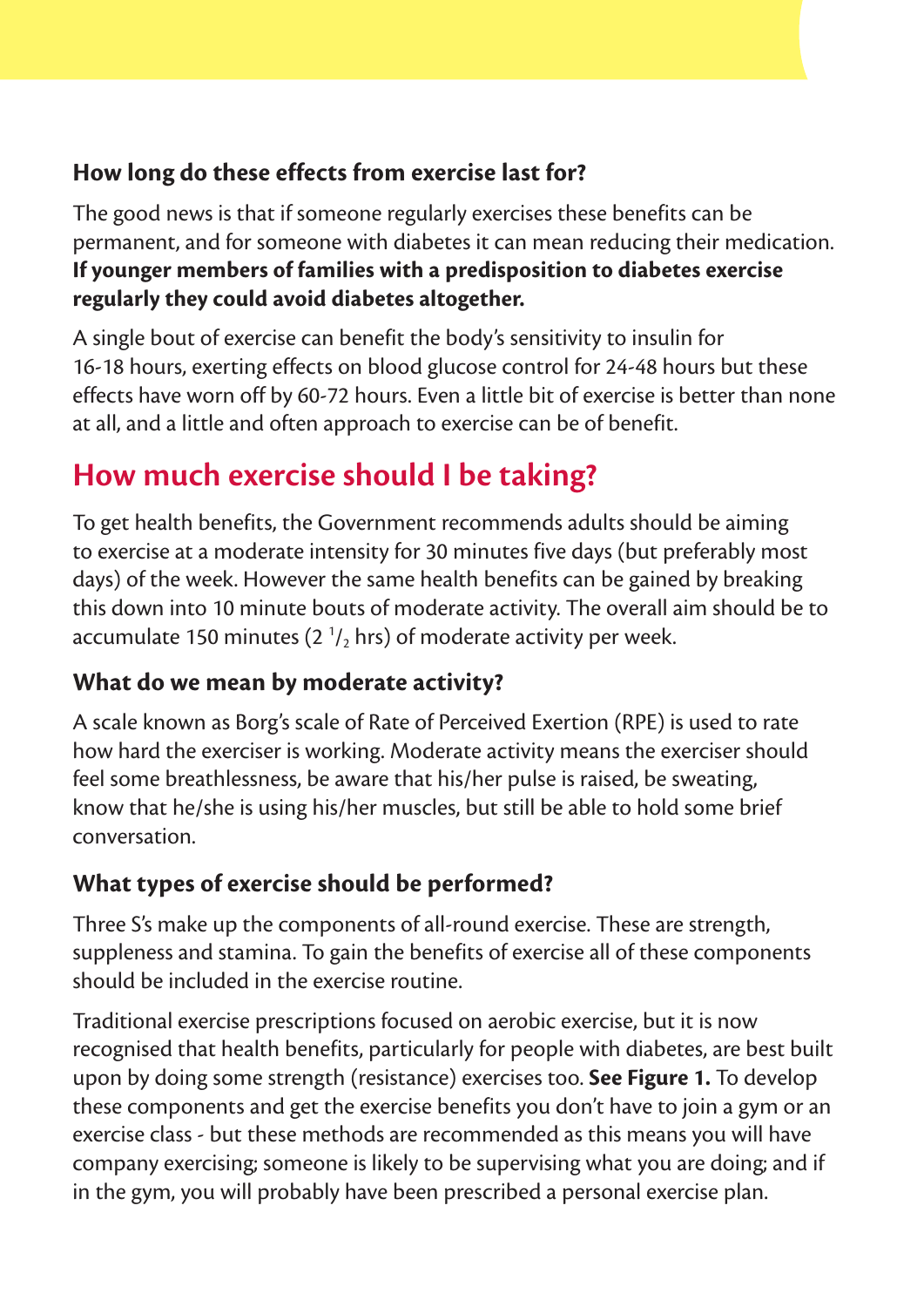If the gym or exercise class is not for you, there are still ways to exercise in and around the home during your daily routines. Walking is a cheap and easy way of getting exercise and can be built into your day. This can be done by parking the car further away from work, getting off the bus a stop earlier or intentionally going for a walk at lunchtime, and how about using stairs instead of escalators/lifts? A pedometer can act as an additional motivational tool. **See Figure 2**

## **Top tips to get started**

- Check with medical personnel that your diabetes is presently stable enough to allow you to begin an exercise routine.
- Start with small bouts of exercise of low intensity and build up gradually. Start with 5-10 minutes of activity per day for the first week, then add on 5 minutes per day until the target goal of 150 minutes  $(2<sup>1</sup>/<sub>2</sub>$  hrs) of moderate activity is reached.
- Find an exercise partner this could be a family member, children or grandchildren, or a work colleague and make it fun.
- Choose something you enjoy, as you are more likely to stick with it.
- Find out if any of the following schemes are locally available: Health-led Walks or Exercise on Referral /Prescription schemes.

# **How do I make sure I'm exercising safely?**

In order to prepare the body for exercise there must always be some kind of warm-up which involves gently raising the pulse and getting the muscles warm for 5-10 minutes before the main exercise activity. Instructor-led sessions will build this into the activity.

However, if you are exercising independently, and this includes doing heavy housework, DIY and gardening, remember to start the activity gently and build up.

It is also important to cool-down following exercise, to avoid feeling faint and dizzy and to help the body return to a resting state. Spend 5-10 minutes repeating the activities undertaken in the warm-up.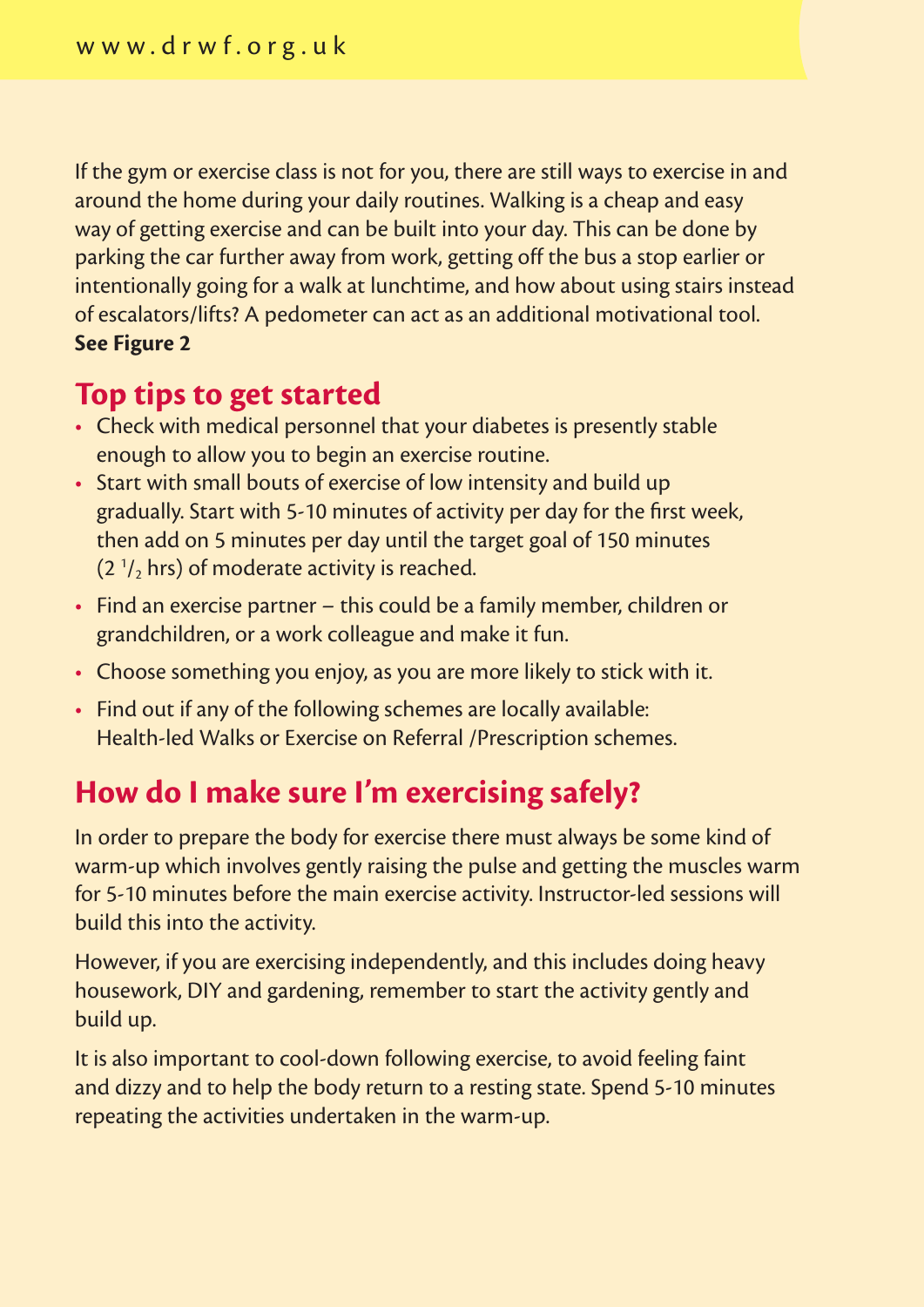# **Top tips to exercise safely**

- Build up slowly.
- Don't ever try to lift maximum weights and never breath-hold when doing any weight or resistance-based exercises.
- Don't try to do too much, stick to moderate intensity exercise.
- If new to exercise it may be best for you to monitor your blood glucose before, during and after exercise until a routine is established. If doing any prolonged exercise or activity, check blood glucose during the activity and adjust medication and/or food as necessary.
- If your diabetes is controlled by diet alone, then you don't need to adjust your food intake when exercising, unless undertaking for example, a marathon.
- Don't exercise when you are feeling ill, you are vomiting or have an infection.
- Ensure that your footwear won't cause blisters and practice good foot care.
- If you've been diagnosed with retinopathy you may need some additional advice about the safest types of exercise for you.
- If you've been diagnosed with autonomic neuropathy you may need to have your pulse and blood pressure monitored during exercise. Weight-bearing exercises may have to be avoided if you have peripheral neuropathy. Check first with your healthcare professional.

To have all the benefits of exercise you must do it regularly and stick with it, so make sure you find something which is enjoyable and fun, it is not supposed to be a chore. Taking up exercise or becoming more active won't just benefit your diabetes it can also impact on any other disease and age-related problems you may have or could be at risk of.

# **More information**

More information is available from the fitness pages on the **NHS Choices** website: **www.nhs.uk/live-well/exercise**